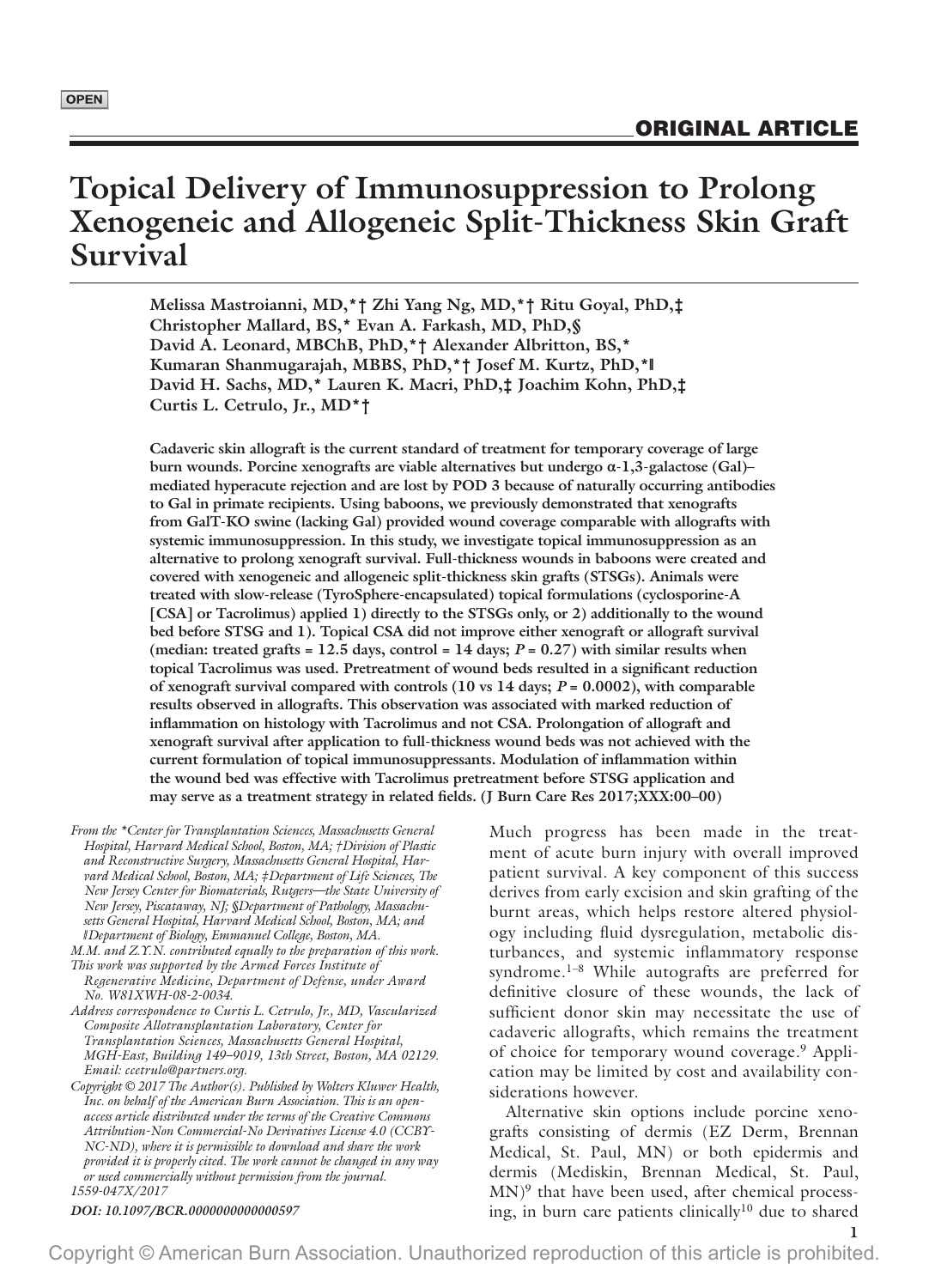characteristics with human skin such as structural similarity of the rete ridges, papillary dermis, and epidermal thickness.11–15 However, typically by 72 hours after application, these xenografts often fail due to nonvascularization resulting from hyperacute rejection mediated by naturally occurring antibodies to α-1,3-galactose (Gal), a cell-surface antigen present on all porcine cells,<sup>15,16</sup> that are found ubiquitously in primates.

Our laboratory has a genetically engineered herd of swine that lack the Gal moiety (GalT-KO).17 Organs and tissues from these GalT-KO pigs can thus be utilized, without the requirement for complement inhibition or antibody absorption, in xenotransplantation models of kidney, heart, liver, and skin<sup>12,18-20</sup> without the development of hyperacute and acute humoral xenograft rejection. We have also recently demonstrated that GalT-KO skin grafts provided skin coverage comparable with allografts (median survival of xenografts = 14 days, allografts = 13 days) in baboon recipients.<sup>21</sup> Prolongation of temporary burn wound coverage with alternative skin options would therefore be of considerable clinical benefit in allowing healing of autologous donor sites in the interim before reharvest for definitive wound closure.

Besides mitigation of immune responses through GalT-KO, systemic immunosuppression after burn injury has been demonstrated to have an association with prolonged allograft skin survival.<sup>22</sup> Systemic immunosuppressive therapy may conceivably prolong both the survival of allogeneic and xenogeneic skin grafts but would, however, be undesirable in the context of severe burns in an already immunocompromised and critical patient. Topical delivery of immunosuppression would therefore represent an attractive alternative without the associated risks of systemic absorption. In the clinic, topical creams of Tacrolimus and steroids are currently available (e.g., Protopic, clobetasol) but frequent reapplication is required. Moreover, the highly lipophilic nature of these topical preparations and their poor absorption across the stratum corneum barrier<sup>23</sup> may result in variable tissue dosages.24

To overcome the aforementioned limitations with topical immunosuppression, various skin penetration enhancers such as Azone, dimethyl sulfoxide, menthol, and both lipophilic and hydrophilic vehicles have been used to improve drug absorption,<sup>25</sup> but these lipid-based colloidal systems have limited drug loading and low stability, thereby reducing their clinical use.26 Kohn et al have developed biodegradable nanoparticles

made of tyrosine-derived tri-block copolymers (referred to herein as TyroSpheres). TyroSpheres are amphiphilic, self-assemble to form a hydrophobic core to house lipophilic molecules (e.g., cyclosporine-A  $[CSA]$ ,<sup>27</sup> Paclitaxel<sup>28</sup>) and have an external hydrophilic shell that enhances aqueous stability.<sup>29</sup> They have also been shown to provide controlled drug release, $27,28$  improve skin penetration of hydrophobic agents, $30$  and can be formulated into a gel dressing without easy "run-off."<sup>27</sup> Thus, the use of TyroSpheres can conceivably provide a convenient topical application schedule while maintaining continuous local release of the pharmaceutical26 and avoid systemic drug absorption and related complications.

By building on our previous work in which GalT-KO xenogeneic and allogeneic skin graft survival could not be prolonged despite additional systemic immunosuppression, $21$  the objectives of this study are: 1) to characterize the release of immunosuppressants from TyroSpheres in vitro, 2) evaluate the safety of TyroSpheres in a nonhuman primate (NHP) model, and 3) determine if topical immunosuppressant-loaded TyroSpheres alone could prolong the survival of GalT-KO xenogeneic and allogeneic skin grafts in an NHP model.

# **METHODS**

#### Preparation of TyroSpheres Loaded With CSA or FK506

Polymeric micelles were prepared via a selfassembly technique. Preparation of the empty (vehicle only) and CSA-loaded TyroSpheres has been reported previously.27 For FK506-loaded Tyrospheres, polymer (60 mg/0.3 ml) and drug (60 mg/ml, equivalent to 30% wt/wt initial loading) were each dissolved in dimethyl formamide, mixed in equal amounts (0.3 ml each) and added drop-wise to phosphate-buffered saline (PBS; 14.4 ml) with constant stirring. The resulting suspension was passed through 0.22 μm polyvinylidene fluoride (PVDF) filters (Millipore) and ultra-centrifuged for 3 hours at 65,000 RPM and 18ºC. The supernatant was then aspirated, polymeric micelles rinsed twice with PBS, resuspended in PBS, ultra-centrifuged again before resuspension in PBS overnight at  $25 \pm 2$ °C. FK506-loaded TyroSpheres with 10, 20, 40, 50, and 60 wt% theoretical drug loading were similarly prepared and characterized for loading efficiencies and actual (measured) loading content.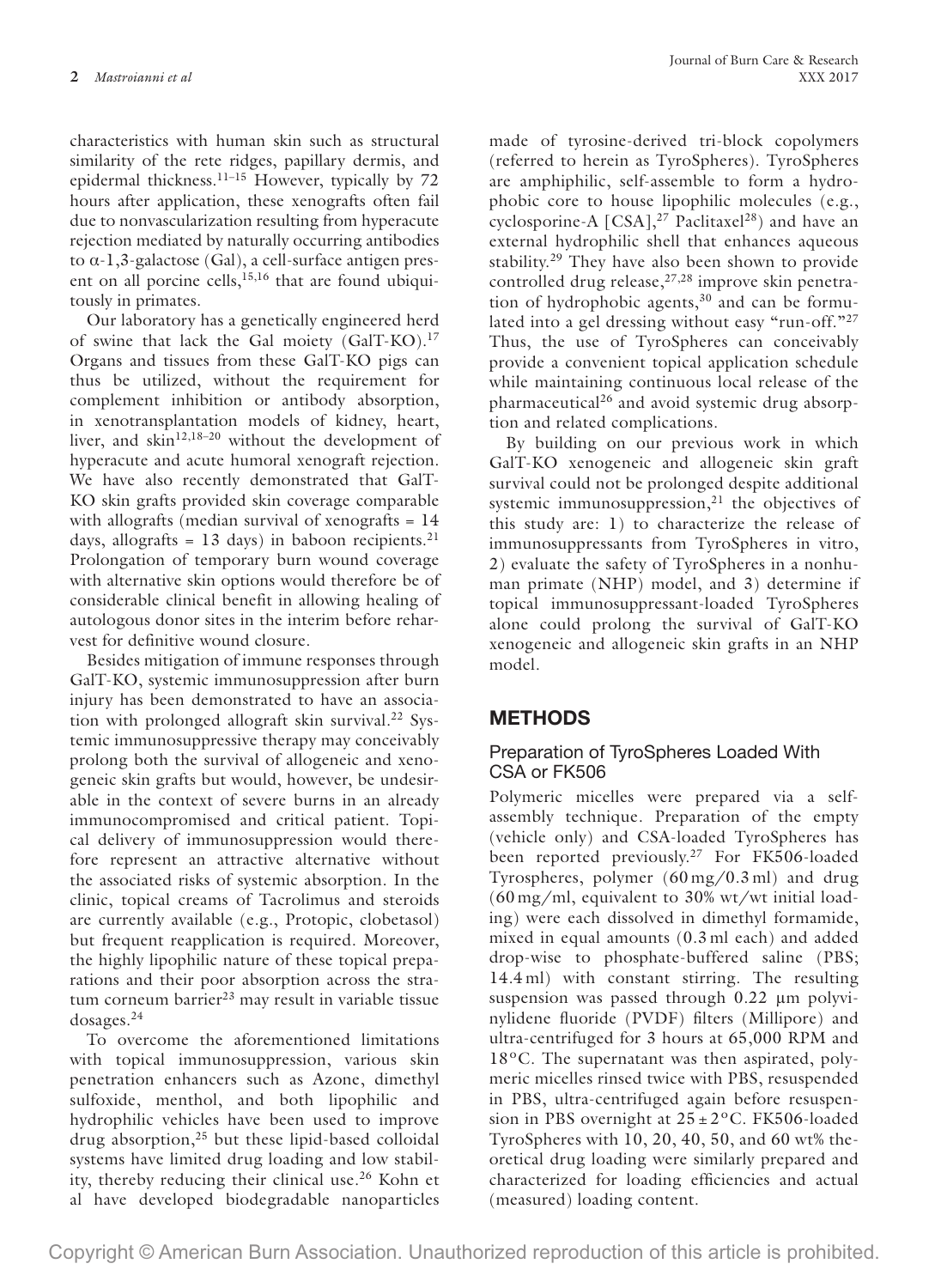## Determination of Drug Concentration Using HPLC

A Waters 2695 HPLC and Empower Pro software was used for validation of our FK506 method. Optimized chromatographic conditions include column—Waters-C18, 2.1×50mm, 5 μm particle size; column temperature—50ºC; injection volume—10 μL; detection wavelength—213nm; mobile phase: A = HPLC water: B = acetonitrile (ACN; isocratic A:B  $[42.5:57.5]$ ; flow rate—0.5 mL/min; run time—8 minutes; sample diluent—ACN.

Standards were prepared by making 1mg/ml solution of FK506 in ACN before diluting to 500 µg/ml. Remaining standards were prepared by serial dilution to reach 7.8 µg/ml. A 100 µl aliquot of FK506-Tyrospheres was then lyophilized and extracted into 2ml of ACN and filtered with 0.44 µm filters into HPLC vials. Samples were analyzed by the above parameters to determine the concentration of FK506 in TyroSpheres. HPLC quantification of CSA has been described.27

## Loading Content and Loading Efficiency

Loading content and efficiency were determined by adding aliquots of drug-loaded (varying theoretical loading, 10–60 wt%, as described above) and empty TyroSpheres to PBS in preweighed vials. Samples were frozen on dry ice, lyophilized for  $\geq 24$  hours, and reweighed to determine the mass of salts, and empty and drug-loaded TyroSpheres. Two milliliters of ACN was added to loaded TyroSphere samples followed by 1 hour of vigorous vortexing to determine drug mass. Drug quantification was determined by HPLC and a standard curve. Equations used were

*Loading Content* (%)

$$
= \frac{\text{mass of FK506 in the Typospheres}}{\text{mass of Typospheres}} \times 100 \tag{1}
$$

Loading Efficiency(%)

$$
= \frac{\text{mass of } FK506 \text{ in the TyroSpheres}}{\text{mass of } FK506 \text{ in the feed}} \quad \text{X100} \tag{2}
$$

## Release of FK506 From TyroSpheres

FK506 release was examined using 0.5mL dialysis cassettes with a 10,000 MWCO cellulose dialysis membrane (Slide-A-Lyzer, Fischer). FK506-loaded TyroSpheres were diluted with PBS to a drug concentration of 400 µg/ml and added to the cassettes. Once loaded, cassettes were submerged in 200mL of PBS and stored in a shaking (60rpm) water bath

at 37°C. Cassette content was then collected at predetermined time points for up to 168 hrs and added to the washed (rinsed 3 times with fresh PBS) compartment of these cassettes. FK506 concentration was determined from the donor compartment of cassettes via HPLC subsequent to lyophilization and extraction with ACN. The released FK506 within the receptor compartment was below detection limits by mass balance due to its large volume. CSA release from TyroSpheres has been described previously.27

#### Preparation of 30 wt% FK506- TyroSpheres-1% (wt/vol) HPMC Gel Formulation

Hydroxypropyl methylcellulose (HPMC, 150 mg) was suspended in 10 ml of 1× PBS and stirred at 400 rpm (to avoid bubble formation) for 48 hours at 25°C. Five milliliters of FK506-TyroSpheres (30 wt%) were then syringe filtered (0.22 μm, Millipore) and mixed with 1.5% (wt/vol) HPMC gel (10 ml) to create a suspension of 30 wt% FK506- TyroSpheres in 1% (wt/vol) HPMC gel (referred herein as FK506-TyroSpheres-gel), and stirred for 18 hours at room temperature. The suspension was then stored at  $4^{\circ}$ C until use.<sup>27</sup> Vehicle-only controls were similarly prepared by replacing FK506 loaded Tyrospheres with empty TyroSpheres before mixing with 1.5% (wt/vol) HPMC gel as described above.

## Animals

This study was approved by the Massachusetts General Hospital Institutional Animal Care and Use Committee and the U.S. Army Medical Research and Materiel Command Animal Use and Review Office and performed in accordance with The Guide for the Care and Use of Laboratory Animals.<sup>31</sup> Thirteen baboons (*Papio hamadryas*) were obtained from Mannheimer Foundation, Inc, Homestead, FL. All baboons were aged 2 to 5 years, weighed 7 to 12 kilograms each, and underwent routine pathogen screening and quarantine before commencement of experimental studies.

Genetically-engineered GalT-KO miniature swine were produced in our swine facility.<sup>18</sup> The GalT-KO swine herd is monitored using a computerized system to ensure availability and quality control and housed in a purpose-built facility, which is fully integrated as part of the animal facilities in the laboratory with input and veterinary oversight from the Center for Comparative Medicine of the Massachusetts General Hospital.

Copyright © American Burn Association. Unauthorized reproduction of this article is prohibited.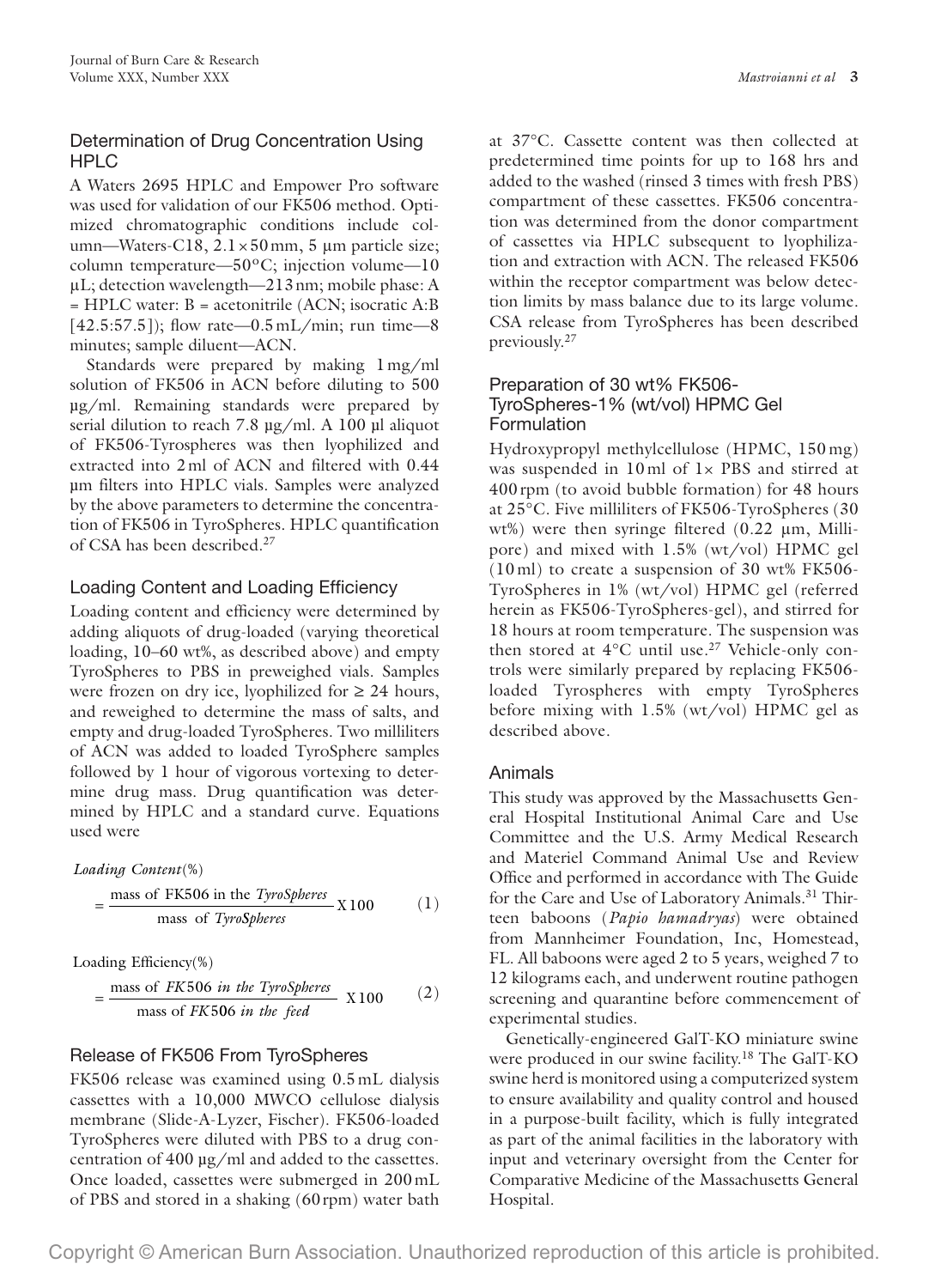#### Skin Graft Harvest

GalT-KO donor swine were anesthetized with I.M. Telazol 2mg/kg, intubated, and had anesthesia maintained with 2% isoflurane and oxygen. Presurgery, the area of donor skin was disinfected with 2% chlorhexidine acetate (Nolvasan<sup>R</sup> Surgical Scrub, Fort Dodge Animal Health, Fort Dodge, IA),  $70\%$  isopropyl rubbing alcohol (Nolvasan $<sup>R</sup>$  Surgical</sup> Scrub, Owens & Minor, Mechanicsville, VA), and 10% povidone-iodine (Betadine Solution, Purdue Products, L.P., Stamford, CT) before sterile draping. An air-driven Zimmer dermatome (Medfix Solution, Inc., Tucson, AZ) with a depth of 0.022 inches was used to harvest split-thickness skin grafts (STSGs) from the dorsum of the animal. Saline and epinephrine soaked gauze was applied to skin donor sites for hemostasis before dressing with Telfa™ (Covidien, Dublin, Ireland) and Tegaderm™ (3M, St. Paul, MN).

Baboon donors were sedated with I.M. atropine 0.1mg/kg and I.M. ketamine 20mg/kg, shaved, and transferred to the operating room for endotracheal intubation and general anesthesia with 2% isoflurane and oxygen similar to the above. Skin donor sites on the baboon's back was prepped as described above for GalT-KO swine.

#### Wound Preparation and Skin Graft Placement

Baboon recipients were premedicated, shaved, anesthetized, and prepped as described above. Sharp excision of full-thickness skin down to muscle was performed to create defects measuring  $4 \times 5$  cm. STSGs were fenestrated before application onto these defects. TyroSpheres-gel dressings were then applied as described below before pressure dressings were created with sterile dry gauze and secured with Vetrap<sup>TM</sup> (3M, St. Paul, MN) bandaging tape to reinforce the underlying Telfa<sup>TM</sup> and Tegaderm<sup>TM</sup> wound dressings placed over the STSG.

#### Experimental Design

Thirteen baboons were used in 4 experiments. The first 3 experiments were designed for toxicity and dose titration studies (Table 1) while the final experiment investigated the clinical efficacy of CSA- and FK506-TyroSpheres-gel dressings (Table 2).

In experiment 1, each animal received 3 autologous STSGs: 1) control (Bacitracin<sup>TM</sup> only, no TyroSpheres application), 2) TyroSpheres-gel (vehicle only) dressing applied immediately postoperatively, and on alternate days thereafter, and 3) TyroSpheres-gel (vehicle only) dressing applied on alternate days from the second postoperative day. Previous experience with other topical immunosuppressants suggests that treatment in the immediate postoperative phase may impair vascularization of the STSG (data not published), hence the inclusion of a delayed treatment option. TyroSpheres-gel dressings were applied directly to the STSGs, with each application consisting of an empiric dose, sufficient to lightly coat the STSG with minimal excess as topical agents are most frequently applied in this manner in the clinic.

In experiment 2, animals that were previously sensitized to xenogeneic and allogeneic STSGs were chosen. Once the STSG was secured, a 2.0ml dose of CSA-TyroSpheres-gel dressing (containing  $\sim$ 2.5 mg/ml CSA) was applied, in preference to the previously used empiric-dosing scheme in order to standardize the dose of CSA being administered and to facilitate interpretation of systemic uptake data, followed by standard dressings as before. STSGs were assessed, and CSA-TyroSpheres-gel dressings

|  |  | Table 1. Toxicity and dose titration studies |  |  |  |  |
|--|--|----------------------------------------------|--|--|--|--|
|--|--|----------------------------------------------|--|--|--|--|

| Experiment                          | N | <b>Skin Grafts</b><br>Per Animal | Treatment                                                                                                                                                     | <b>Treatment Frequency</b>                | Study<br><b>End Point</b> |
|-------------------------------------|---|----------------------------------|---------------------------------------------------------------------------------------------------------------------------------------------------------------|-------------------------------------------|---------------------------|
| 1 (empty vehicle)                   | 2 | 3 autologous STSGs               | • Control (Bacitracin <sup>TM</sup> )<br>• TyroSpheres-gel (from POD 0)<br>• TyroSpheres-gel (from POD 2)                                                     | Every other day up to<br>POD <sub>8</sub> | POD 14                    |
| 2 (toxicity and<br>systemic uptake) | 2 | 1 autologous STSG                | • 2.0 mL CSA-TyroSpheres-gel dressing<br>(from POD 0)                                                                                                         | Every other day                           | POD 14                    |
| 3 (dose response)                   |   | 4 autologous STSGs               | • CSA-TyroSpheres-gel dressing (from<br>POD <sub>0</sub><br>$\bullet$ 0.2 ml<br>$\bullet$ 0.5 ml<br>$\bullet$ 1.0 ml<br>• Control (Bacitracin <sup>TM</sup> ) | Every other day                           | <b>POD 14</b>             |

CSA, cyclosporine-A; POD, postoperative day; STSG, split-thickness skin graft.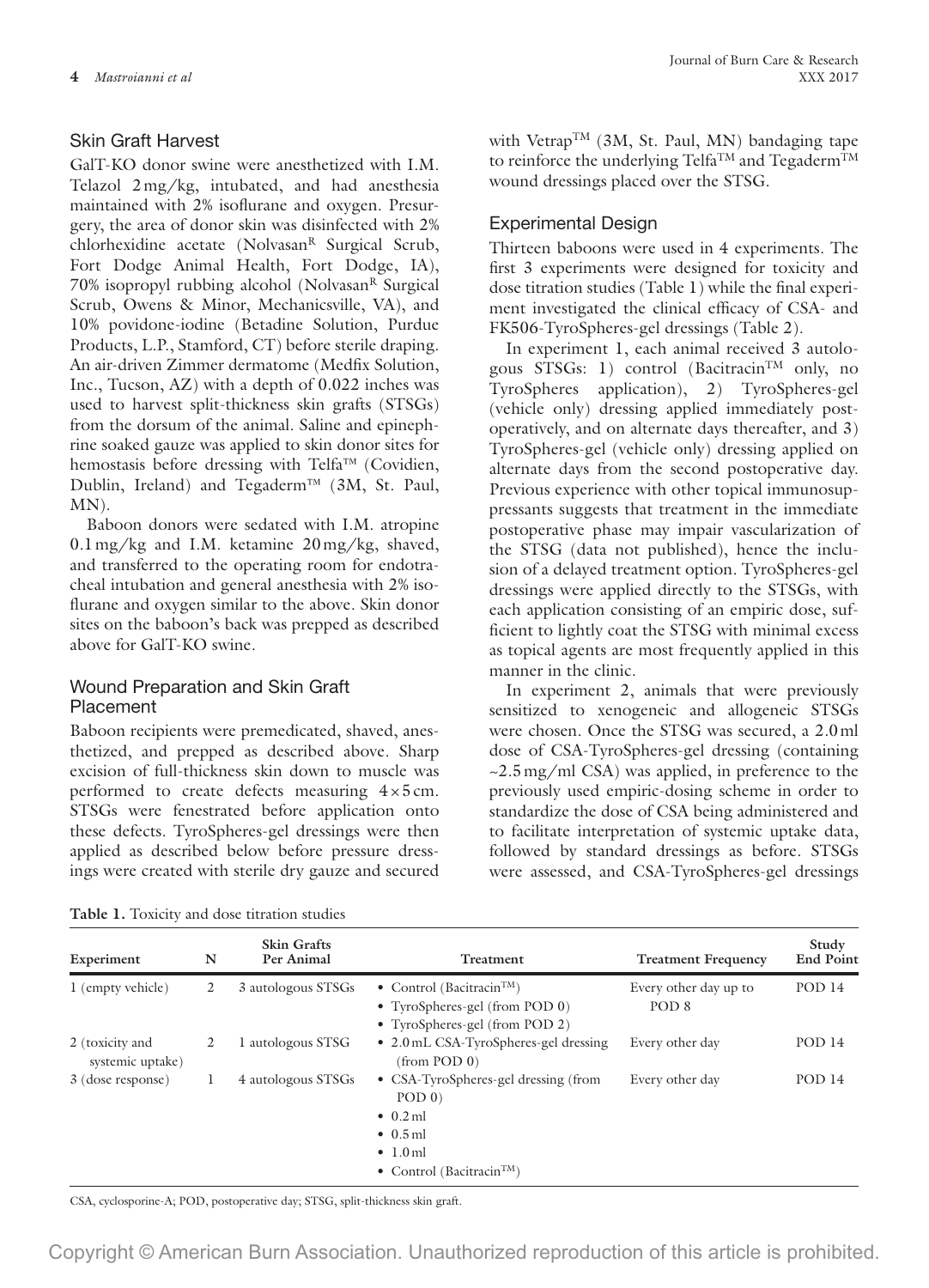| Table 2. Design of experiment 4 to evaluate clinical efficacy of CSA- and FK506-TyroSpheres-gel dressings |  |  |
|-----------------------------------------------------------------------------------------------------------|--|--|
|-----------------------------------------------------------------------------------------------------------|--|--|

| Group | N | <b>Primary Grafts</b>   | <b>Secondary Grafts</b> | <b>Treatment</b>                                                                                |
|-------|---|-------------------------|-------------------------|-------------------------------------------------------------------------------------------------|
| 1A    | 2 | GalT-KO xenogeneic STSG | Allogeneic STSG         | CSA-TyroSpheres-gel dressings on alternate<br>days                                              |
| 1B    | 2 | GalT-KO xenogeneic STSG | Allogeneic STSG         | CSA-TyroSpheres-gel dressings to wound<br>bed before STSG and on alternate days<br>thereafter   |
| 2A    |   | GalT-KO xenogeneic STSG | Allogeneic STSG         | FK506-TyroSpheres-gel dressings on<br>alternate days                                            |
| 2B    | 2 | GalT-KO xenogeneic STSG | Allogeneic STSG         | FK506-TyroSpheres-gel dressings to wound<br>bed before STSG and on alternate days<br>thereafter |

CSA, cyclosporine-A; FK506, Tacrolimus; GalT-KO, α-1,3-galactose (Gal) knock-out; POD, postoperative day; STSG, split-thickness skin graft.

(2.0ml) reapplied on alternate days. Systemic uptake of CSA was assessed by submission of peripheral blood samples for standardized assay.

In experiment 3, three autologous STSGs were each treated with a different volume (0.2, 0.5, or 1.0ml) of CSA-TyroSpheres-gel dressing on alternate days. The fourth STSG served as an internal control (with Bacitracin<sup>TM</sup>) and was not treated with CSA-TyroSpheres-gel dressings. Peripheral blood was drawn on alternate days for monitoring of CSA uptake.

In experiment 4, eight baboons received a series of STSGs as described previously.21,32 Briefly, each baboon received 4 STSGs on separate full-thickness wounds on the dorsum with GalT-KO xenografts placed first. Following rejection, the wound beds were debrided and allogeneic STSGs were placed. Recipient animals in Groups 1A and 2A were then treated with CSA- and FK506-TyroSpheres-gel dressings every other day respectively until rejection. In groups 1B and 2B, CSA- and FK506-Tyro-Spheres-gel dressings were applied at the time of surgery (before anchoring down of STSG) to assess whether immunosuppression bioavailability might be a confounding factor, followed by every other day application as described in groups 1A and 2A.

## Clinical and Histological Assessment

Recipients underwent clinical evaluation every other day during which TyroSpheres-gel application was repeated and fresh dressings applied, up to POD 14. Skin grafts were assessed for viability and integrity and determined to be rejected when less than 10% of viable graft tissue covered the wound.<sup>33</sup> Median graft survivals were compared using a log-rank test in GraphPad Prism, version 5.04 for Windows, Graph-Pad Software (San Diego, CA). Six millimeter punch biopsies were taken from viable areas of the grafts at 4-day intervals postoperatively and H&E stained slides were evaluated for features of rejection by a pathologist blinded to specimen identity.

# **RESULTS**

#### Drug Loading Content and Loading **Efficiency**

Figure 1 shows the drug loading content and loading efficiency of FK506 into TyroSpheres with the theoretical loading content ranging from 10% to 60% (wt/wt) following 2 ultracentrifugation steps, which are required to ensure proper purification of the TyroSpheres for subsequent evaluation in vivo. It was determined that the loading efficiency of FK506 into TyroSpheres was similar (40–50 wt%) regardless of theoretical loading content. The ~50% loss of drug occurs during the washing and filtration steps of the process. It is important to note that despite this loss of drug, the actual loading content nearly equals the theoretical loading content, suggesting that the actual (measured) loading content is very close to the theoretical loading content. Previous



Figure 1. Loading content and loading efficiency of FK506-loaded TyroSpheres with theoretical loading concentrations ranging from 10 to 60 wt%.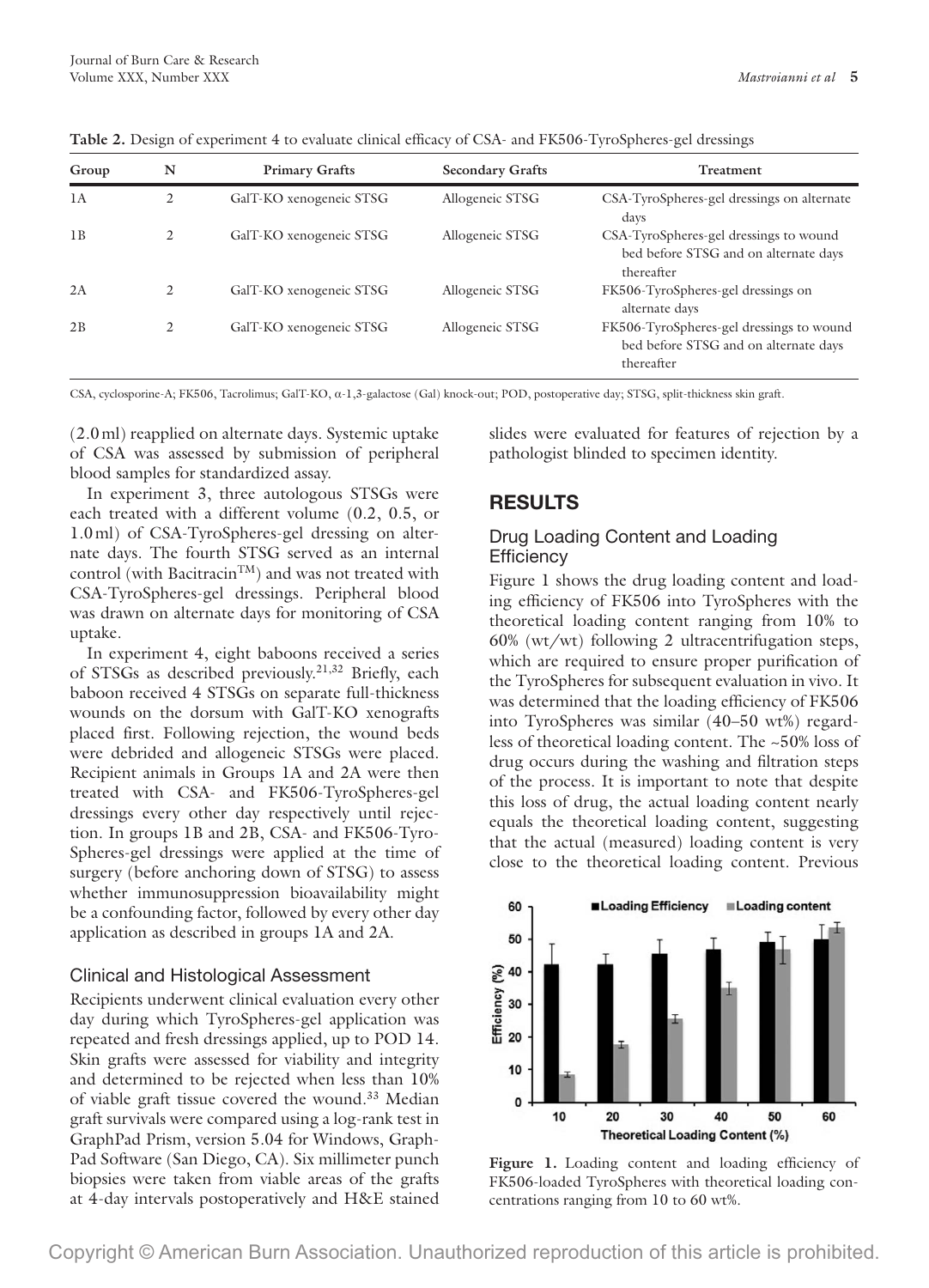

Figure 2. Release profile of FK506 from dialysis cassettes in  $1 \times PBS$  up to 7 days.

studies have shown that a theoretical loading content of 30 wt% was the maximum amount of CSA that could be loaded into TyroSpheres with a loading efficiency of nearly 50%.27 To compare the safety and efficacy of similar doses of drug, subsequent studies reported herein use 30 wt% CSA- or FK506-loaded TyroSpheres.

#### In Vitro Release of FK506 From TyroSpheres

Figure 2 shows the release profile of 30 wt% FK506 from TyroSpheres in PBS at 37°C under sink conditions. An initial burst was observed where 29% of the payload was released from the TyroSpheres within 8 hours of incubation, followed by significantly slower release kinetics throughout the remainder of the study (38% at 24 hours, 42% at 3 days, and 50% at 7 days). As previously reported, 30 wt% CSA-loaded TyroSpheres provided an initial burst release of 23% of the payload within 24 hours, followed by a sustained release of the remaining drug over the next 7 days (52% at 3 days and 75% at 7 days).27 The release of FK506 from TyroSpheres was significantly slower than CSA, probably due to the more hydrophobic nature of FK506 compared with CSA.

#### Toxicity and Dose Titration Studies

In experiment 1, application of TyroSpheres-gel (vehicle only) dressing on alternate days had no detectible negative effect on graft healing. No significant difference in outcome was detectable between grafts treated from POD 0 and those treated from POD 2 (Figure 3). These results suggest that the vehicle itself does not have an adverse effect on the vascularization of autologous STSGs. This remained true at all time points up to POD 8 and following cessation of treatment to the conclusion of followup at POD 14. Importantly, it was also observed that the skin surrounding the STSG also remained healthy. This experiment demonstrated that the topical application of TyroSpheres-gel dressing in an NHP model was nontoxic.

In experiment 2, STSGs treated with 2.0mL of CSA-TyroSpheres-gel dressings demonstrated impaired healing and maceration by POD 4, progressing to sloughing and graft loss by POD 8. At PODs 2 and 4, the STSG had taken 100% to the new recipient site. The degree of bruising observed was within normal limits for STSGs and consistent with untreated control STSGs (data not shown) and indicates that the graft microvasculature, which is



**Figure 3.** Autografts were treated with empty TyroSpheres-gel to determine if skin graft healing would be affected by the vehicle. These photos are taken on POD 8. An untreated autograft was placed as a control (A). No detrimental healing effects were observed when the empty TyroSphere-gel was applied to an autograft every other day starting on POD 0 (B) or on POD  $2$  (C).

Copyright © American Burn Association. Unauthorized reproduction of this article is prohibited.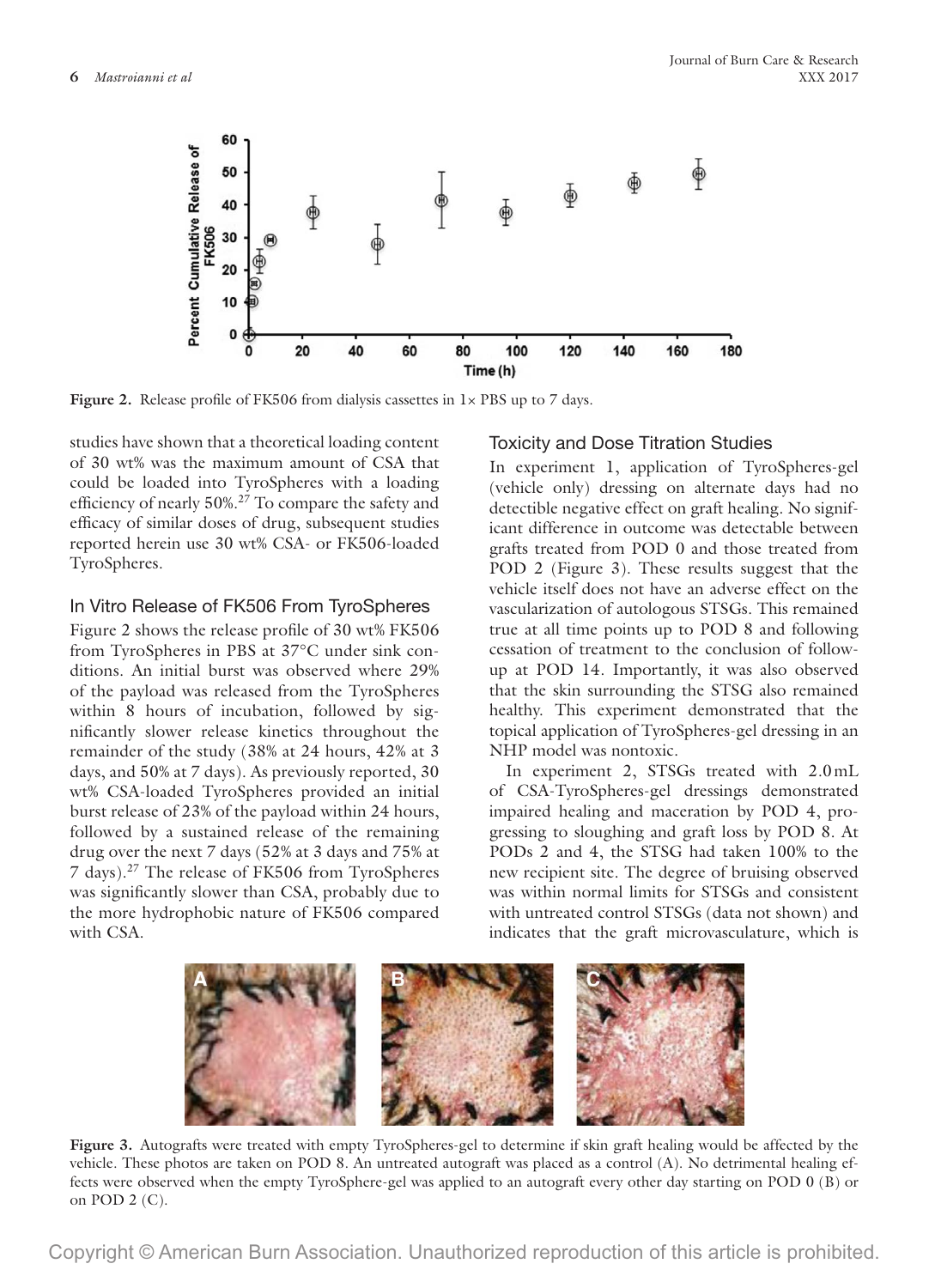

**Figure 4.** No deleterious effect was observed clinically in autografts treated with 0.4% CSA-TyroSpheres-gel every other day. The grafts were observed on POD 0 (A), POD 2 (B), POD 4 (C), and POD 6 (D).

subject to trauma during the harvest procedure, had established connection with the vasculature of the recipient wound bed. However, by POD 6, significant thinning and paling of the STSGs was observed in addition to maceration of the STSG (Figure 4) and progressed to complete loss by POD 8. This phenomenon was not observed in groups treated with TyroSpheres-gel (vehicle only, experiment 1) dressings. CSA levels in the blood were negligible throughout the duration of the study. All values were below the sensitivity limit of the commercial assay used (Table 3).

In experiment 3, the 1.0mL CSA-TyroSpheresgel dressing–treated STSG showed signs of maceration by POD 6 (Figure 5) and became ulcerated by POD 8. Thereafter, 50% of the STSG was lost, while the remainder gradually healed. No deleterious effects were observed in STSGs treated with 0.2mL

**Table 3.** No systemic absorption of CSA was observed at any time point postoperatively when autografts were treated with 0.4% CSA-TyroSpheres-gel every other day

| <b>POD</b>     | Systemic CSA Level (ng/ml) |  |  |
|----------------|----------------------------|--|--|
| $\bf{0}$       | 0.0                        |  |  |
| 2              | $0.0 - 0.4$                |  |  |
| $\overline{4}$ | $0.0 - 1.7$                |  |  |
| 6              | $0.0 - 3.5$                |  |  |

CSA, cyclosporine-A; POD, postoperative day.

and 0.5mL CSA-TyroSpheres-gel dressings, and no significant difference in appearance was noted between these and the untreated control STSG. Consistent with the result observed in experiment 2, CSA could not be detected in peripheral blood at any time point. Results of this experiment suggested that a dose of 0.2mL or 0.5mL would avoid negative effects on STSG healing and would be suitable for use in experiment 4 to lightly and sufficiently coat the STSG with minimal excess.

#### Clinical Efficacy Study

Following rejection of xenogeneic STSGs, all wound beds were debrided and covered with allogeneic STSGs. In total, 0.5ml CSA- and FK506-Tyro-Spheres-gel dressings were utilized.

In groups 1A and 2A, xenogeneic STSGs from GalT-KO swine survived a median of 12.5 and 12 days when treated topically with CSA- and FK506- TyroSpheres-gel dressings, respectively, compared with a median of 14 days when treated with standard STSG dressing, that is, Bacitracin<sup>TM</sup> ointment  $(P = 0.27; P = 0.16)$ . Allogeneic STSGs survived a median of 14 days when treated with CSA- and FK506-TyroSpheres-gel dressings compared with a median of 13 days when treated with standard Bacitracin<sup>TM</sup> dressing ( $P = 0.80$ ;  $P = 0.80$ ; Figure 6). Biopsies of CSA-TyroSpheres-gel dressings– treated STSGs also revealed ischemia with clinical

Copyright © American Burn Association. Unauthorized reproduction of this article is prohibited.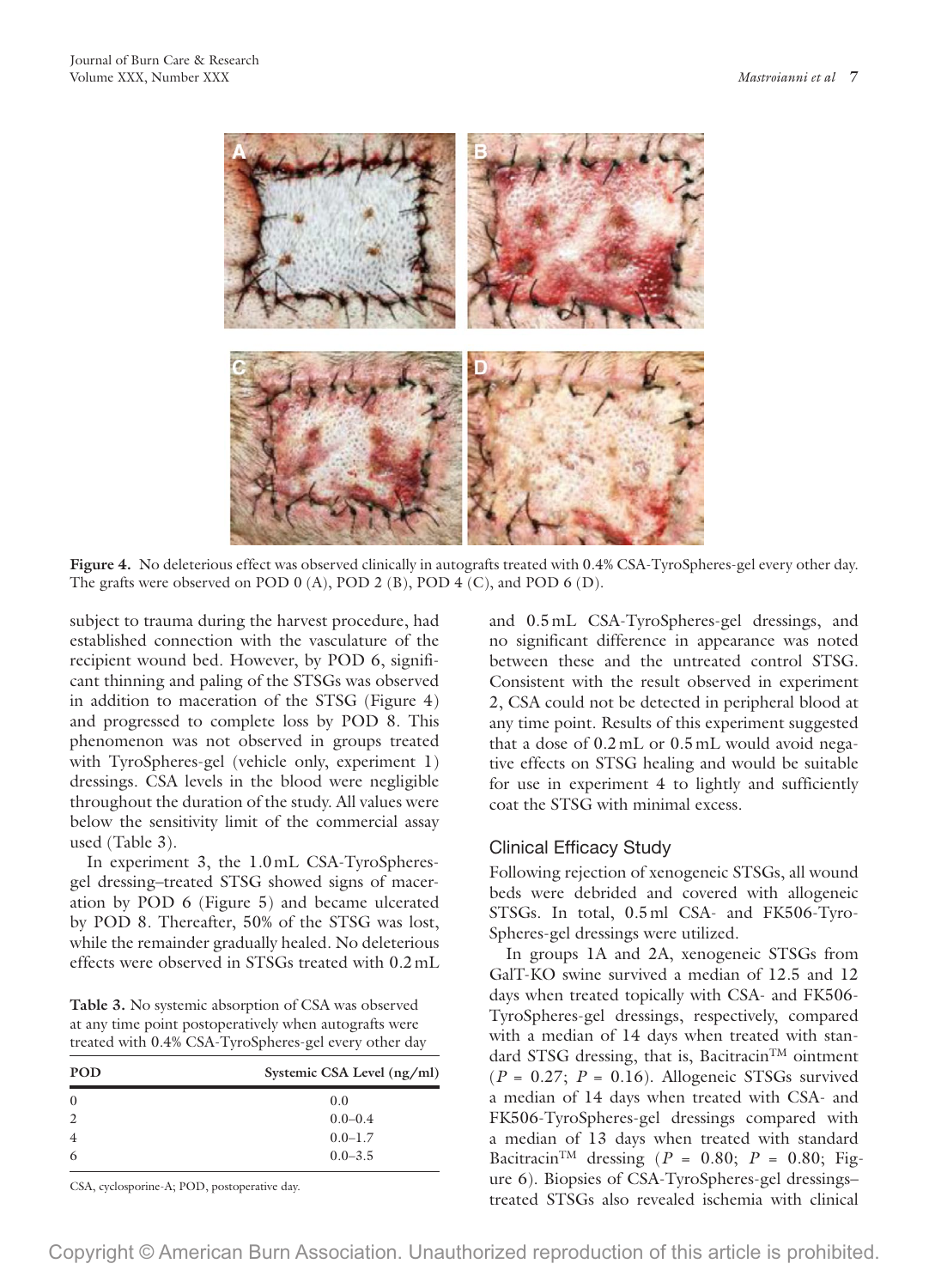

**Figure 5.** A dose titration of autografts treated with 0.4% CSA-TyroSpheres-gel every other day demonstrated no adverse effect on graft healing when using 0.2ml or 0.5ml of the TyroSpheres-gel per graft. However, when 1.0ml of the Tyro-Spheres-gel was used, the autografts became macerated and sloughed by POD 12. An untreated control was performed for comparison.

appearances similar to control Bacitracin<sup>TM</sup>–treated STSGs (Figure 6A, B).

In groups 1B and 2B, xenogeneic STSGs had significantly shorter survival with a median of 10 days each when treated topically with CSA- and FK506- TyroSpheres-gel dressings, which was significantly shorter compared with Bacitracin<sup>TM</sup>–treated control STSGs (median = 14 days; *P* = 0.0002; *P* = 0.0002), despite pretreatment with CSA- and FK506-Tyro-Spheres-gel dressings into the wound bed. Allogeneic STSGs survived a median of 11 and 12 days when treated with CSA- and FK506-TyroSpheresgel dressings, compared with a median of 14 and 13 days, respectively, when treated with standard Bacitracin<sup>TM</sup> dressing (*P* = 0.0009; *P* = 0.0011). The STSGs appeared to take clinically but rapidly became ischemic and sloughed off by POD 8 (Figure 7). Compared with control-treated grafts however, FK506-TyroSphere-gel dressings led to profoundly reduced inflammation in both the graft and wound bed (Figure 7A, B).

#### **DISCUSSION**

Burns are extremely common and can have lasting physical and psychological effects on patients. According to the latest annual report of the American Burn Association, more than 450,000 patients received medical treatment for burn injuries, with more than 40,000 of these patients hospitalized.<sup>34</sup> While burn care and treatment have dramatically improved over the past 20 years, more than 3000 deaths in 2015 were associated with burn injuries.<sup>34</sup> In addition, from 2003 to 2007, the burn unit at Fort Sam Houston (USAISR) had 1497 hospitalizations, including 656 military patients, of which 540 were related to the conflict in Iraq.<sup>35</sup>

Allograft skin is the current accepted standard for the treatment of burn wounds when autologous donor sites are insufficient or not available while xenograft skin is an alternative option. Either way, rapid wound closure is necessary to avoid the sequelae of temperature dysregulation, fluid and electrolyte imbalance, and the risks of infection resulting from the loss of the skin barrier. Both allogeneic and xenogeneic skin grafts are typically rejected in a matter of days to weeks however, and further immunosuppression to halt the rejection process is deemed an unacceptable risk in burn patients who are already at increased risk of infection. Moreover, systemic immunosuppression is associated with other side effects including hypertension, nephrotoxicity, metabolic syndrome, and cancer.<sup>36</sup> Herein, we investigated the safety and efficacy of the topical delivery of immunosuppression (CSA, FK506) using biodegradable nanospheres (TyroSpheres) to prolong allogeneic and xenogeneic STSG survival while avoiding systemic absorption and exposure to immunosuppressants.

The first 3 experiments demonstrated that CSAand FK506-TyroSpheres-gel could be applied in the form of a topical dressing (0.2–0.5ml) to STSGs from both allogeneic and xenogeneic sources without the risks of systemic exposure and consequent complications. However, no significant prolongation of STSG survival was observed in vivo with topical or topical and wound bed application of CSA- or FK506-Tyro-Spheres-gel dressing. Of note, histology revealed that both xenogeneic and allogeneic STSGs placed on wound beds pretreated with FK506-TyroSpheresgel had markedly reduced numbers of inflammatory cells present, whereas CSA-treated wound beds were minimally affected. It is unclear whether the dose of the current immunosuppressants was not optimal for prolonging skin graft survival or if the drugs themselves were unable to prolong skin graft survival.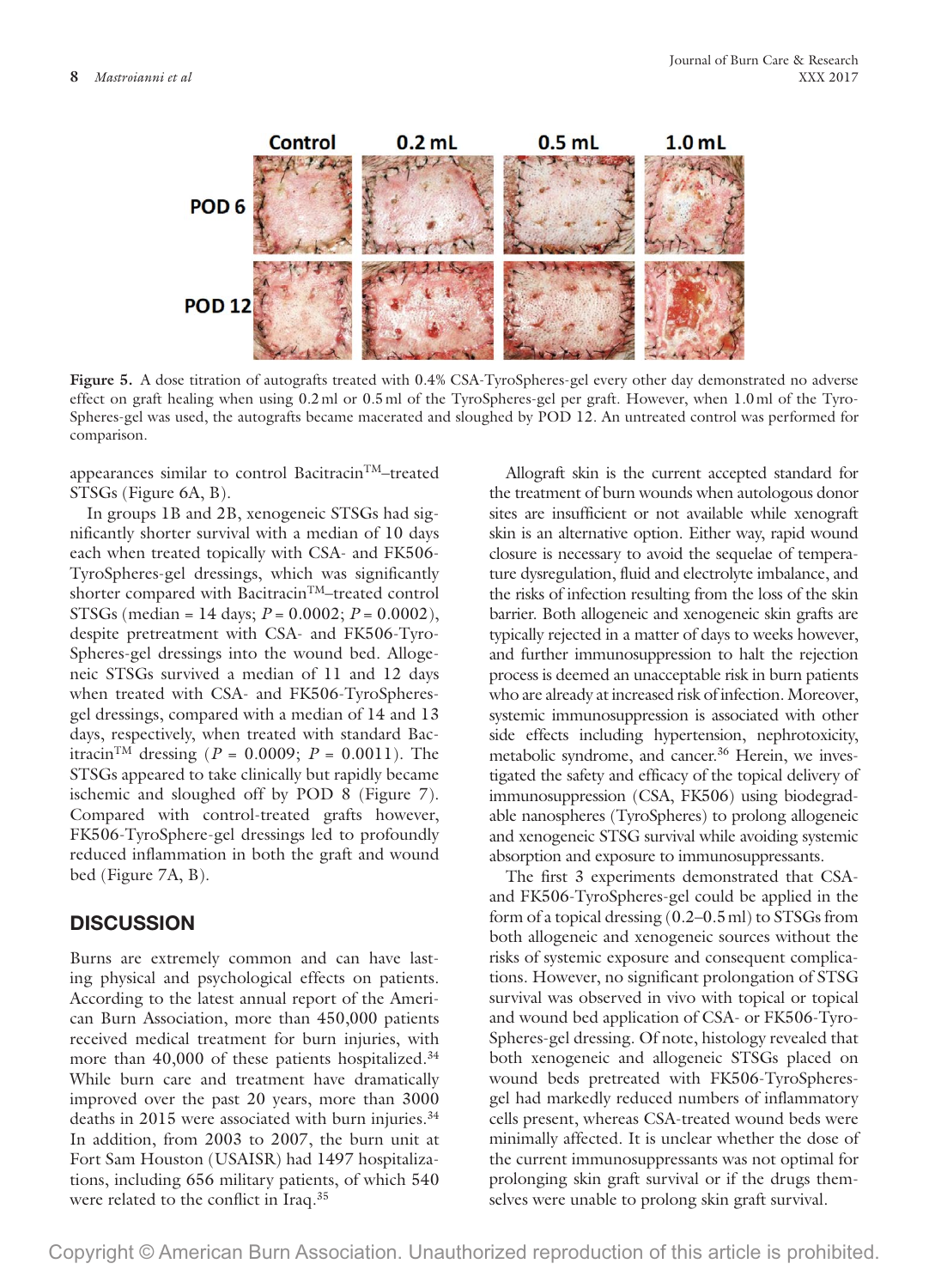

Figure 6. A. Kaplan-Meier survival analysis for xenogeneic and allogeneic skin grafts treated with standard Bacitracin™ or CSA/FK506-TyroSpheres-gel. Representative histology at 400× magnification showing hematoxylin and eosin–stained slide from a biopsy taken on POD 6 of an allograft treated with CSA-TyroSpheres-gel (B). Diffuse dermal rejection (\*) with ischemic changes in the epidermis is seen in this graft. (C) Shows a 400× magnification hematoxylin and eosin–stained slide from a biopsy taken on POD 4 of an allograft treated with the standard wound care agent, Bacitracin<sup>TM</sup>. This graft demonstrated early epidermal changes (†) consistent with ischemia and early rejection.

Previous, related studies have investigated the topical application of both CSA and FK506 after allo-STSG in murine<sup>37-39</sup> models. Untreated control grafts were typically lost within 7 days but prolonged survival (up to > 120 days) could be achieved when treated with daily topical CSA or FK506. Of note, increased allo-STSG survival with topical CSA was associated with systemic absorption of CSA (250–  $500 \text{ ng/ml}^{39}$  but not with topical FK506 (<  $0.5 \text{ ng/h}$ ) ml).38 Interestingly, the reduction in cellular infiltration of STSGs was also observed in the study with topical CSA (with systemic absorption).<sup>39</sup> The resistance of alloreactive leucocytes to topical CSA may

account for this phenomenon, although it may subsequently be overcome by increased dosaging (and presumably, systemic absorption).<sup>40</sup> In contrast, systemic absorption of CSA and FK506 was not observed in our study even though decreased cellular infiltration was observed with FK506-TyroSpheres. Perhaps the difference in skin structure between animal models and immunosuppressant carrier for topical delivery in these studies may account for these discrepancies.

We therefore postulate that the dramatic reduction in inflammatory cells observed in our study impaired angiogenesis and vascularization of the STSGs, ultimately leading to non-take due to ischemia,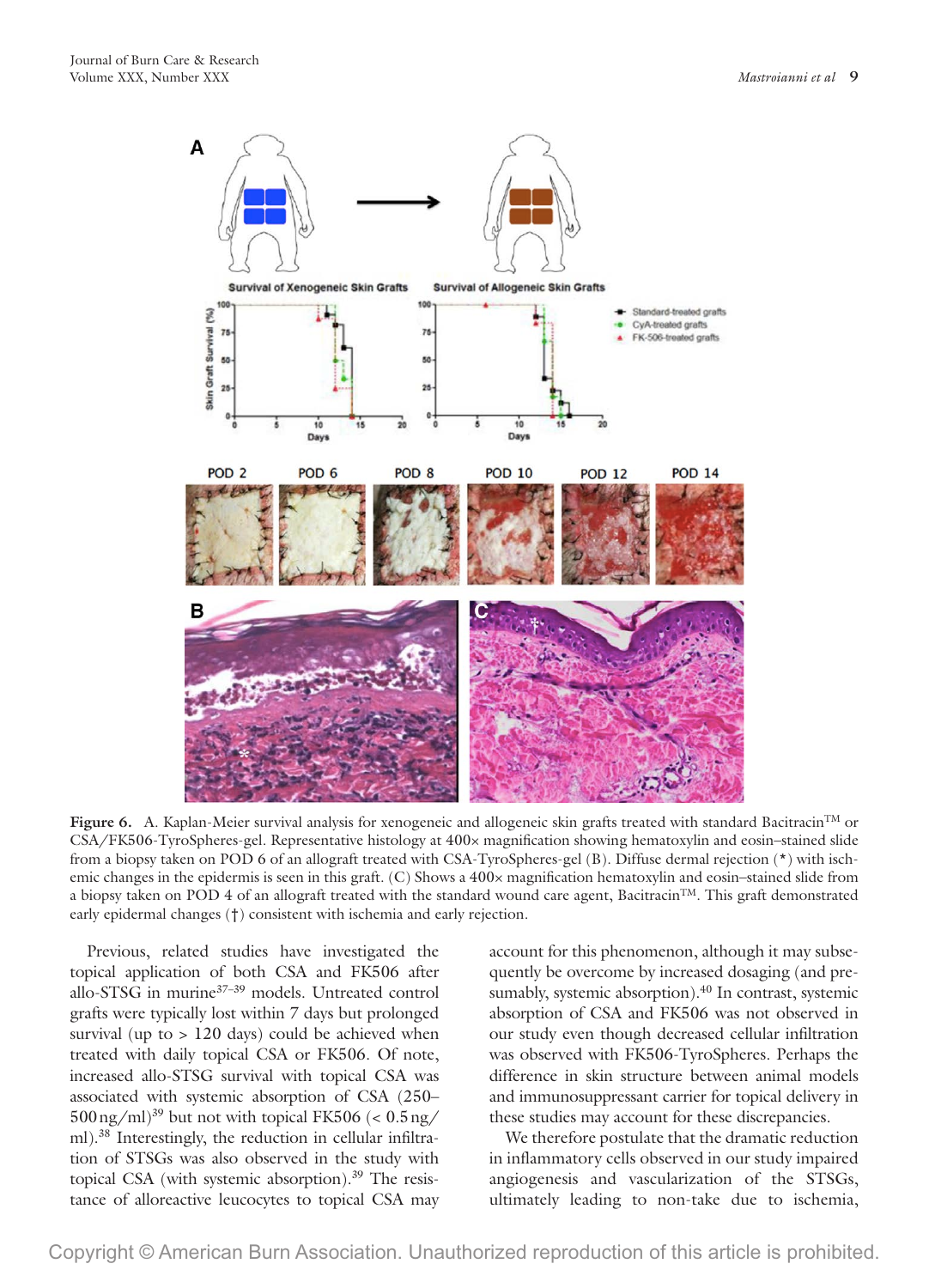

Figure 7. A. Kaplan-Meier survival analysis for xenogeneic and allogeneic skin grafts treated with standard Bacitracin™ or CSA/FK506-TyroSpheres-gel after initial treatment of the underlying wound bed. Representative histology at 400× magnification showing hematoxylin and eosin–stained slide from biopsies taken on POD 4 of xenografts treated with CSA- "underlay" TyroSphere-gel and topical CSA-TyroSpheres-gel (B) or BacitracinTM (C). The CSA-TyroSphere-gel–treated grafts demonstrated some ischemic changes in the epidermis (†), but there is evidence of epithelial reconstitution. Also, there is some mild dermal inflammation (\*). The Bacitracin-treated control graft demonstrates diffuse dermal inflammation (\*).

suggesting that early graft loss was not mediated by adaptive immunity. To conclude, topical delivery of slow-release immunosuppressants through Tyro-Spheres alone does not significantly prolong either allograft or xenograft survival on full-thickness wound beds; however, preapplication to the wound bed was effective at reducing subsequent inflammation both in the wound bed itself and the STSG.

Future work will focus on the delivery of different immunosuppressive agent(s) with different mechanism(s) of action in vivo. Potential drugs include those that inhibit T cell targets, which are

considered important in the rejection of skin.<sup>41</sup> We will also study the effect of these topical, slow release immunosuppressant-loaded products on the immunological reaction to and survival of allogenically transplanted primarily vascularized skin flaps.

#### **ACKNOWLEDGEMENTS**

This work was supported by the Armed Forces Institute of Regenerative Medicine, Department of Defense, under Award No. W81XWH-08-2-0034. The U.S. Army Medical Research Acquisition Activity, 820 Chandler Street,